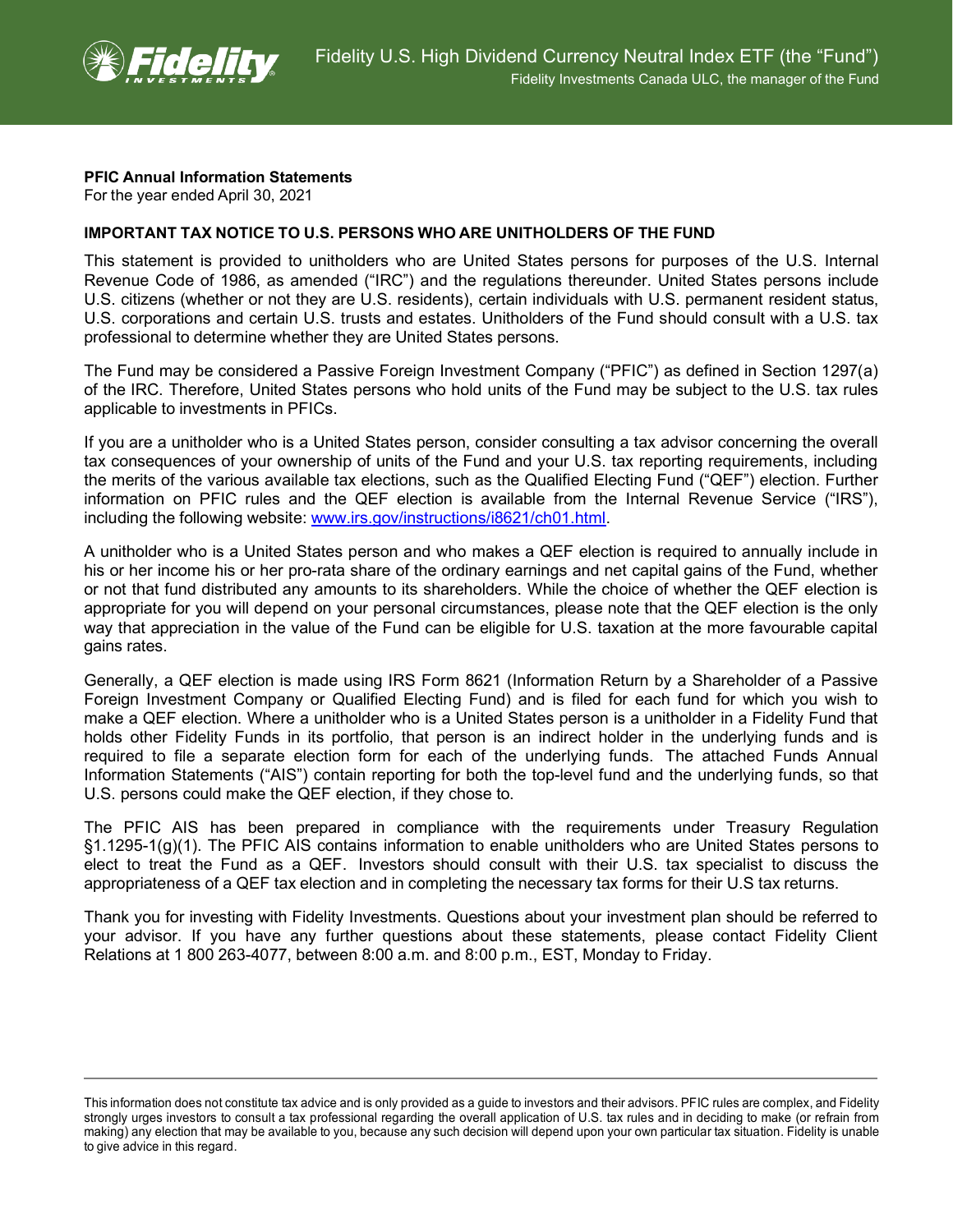

## **PFIC Annual Information Statements (US\$)**

For the Fund's PFIC taxation year ended April 30, 2021

- 1. This Information Statement applies to the PFIC taxation year of Fidelity U.S. High Dividend Currency Neutral Index ETF (the "Fund") commencing on May 01, 2020 and ending on April 30, 2021.
- 2. The per-unit, per-day amounts of ordinary earnings and net capital gains of the Fund and it's lower-tier Fund(s) as applicable, for the period specified in paragraph (1) are provided in the table:

| <b>FIDELITY FUND HELD DIRECTLY</b>                         |                                       |                                      | <b>ORDINARY</b><br><b>EARNINGS \$</b>            | <b>NET CAPITAL</b><br><b>GAIN \$</b>         |
|------------------------------------------------------------|---------------------------------------|--------------------------------------|--------------------------------------------------|----------------------------------------------|
| Fidelity U.S. High Dividend Currency Neutral Index ETF     |                                       |                                      | 0.00521181                                       | 0.00000000                                   |
| <b>FIDELITY LOWER-TIER FUNDS HELD</b><br><b>INDIRECTLY</b> | <b>ORDINARY</b><br><b>EARNINGS \$</b> | <b>NET CAPITAL</b><br><b>GAIN \$</b> | <b>FUND'S U.S. TAX YEAR</b><br><b>COMMENCING</b> | <b>FUND'S U.S. TAX</b><br><b>YEAR ENDING</b> |
| Fidelity U.S. Money Market<br><b>Investment Trust</b>      | 0.00000000                            | 0.00000000                           | May 01, 2020                                     | April 30, 2021                               |
| Fidelity U.S. High Dividend Index ETF                      | 0.00000000                            | 0.00000000                           | May 01, 2020                                     | April 30, 2021                               |

To determine your pro-rata share of the amounts of ordinary earnings and net capital gains of the Fund and each of its lower-tier fund(s) held directly and indirectly, as applicable, multiply the per-unit per-day amounts indicated above by the number of units of the Fund held and the number of days you held the units during the Fund's PFIC taxation year.

Here is an example to illustrate the calculation using the per-unit, per-day factors.

You own 100 units of Fund A from the period May 1, 2020 through October 31, 2020. You purchased an additional 100 units of Fund A on November 1, 2020. You did not sell any units of the Fund at any time during the year. Fund A has a PFIC taxation year end of April 30, 2021.

The Fund's ordinary earnings were \$0.001 per unit, per day.

Result: Your ordinary earnings for 2021 of the directly held fund are  $($0.001 * 183 \text{ days} * 100) + ($0.001 * 180 \text{ days} * 200) = $54.30$ 

Use the same calculation method in the example above, to determine your pro-rata share of the amounts of ordinary earnings and capital gains for any applicable lower-tier Fund(s).